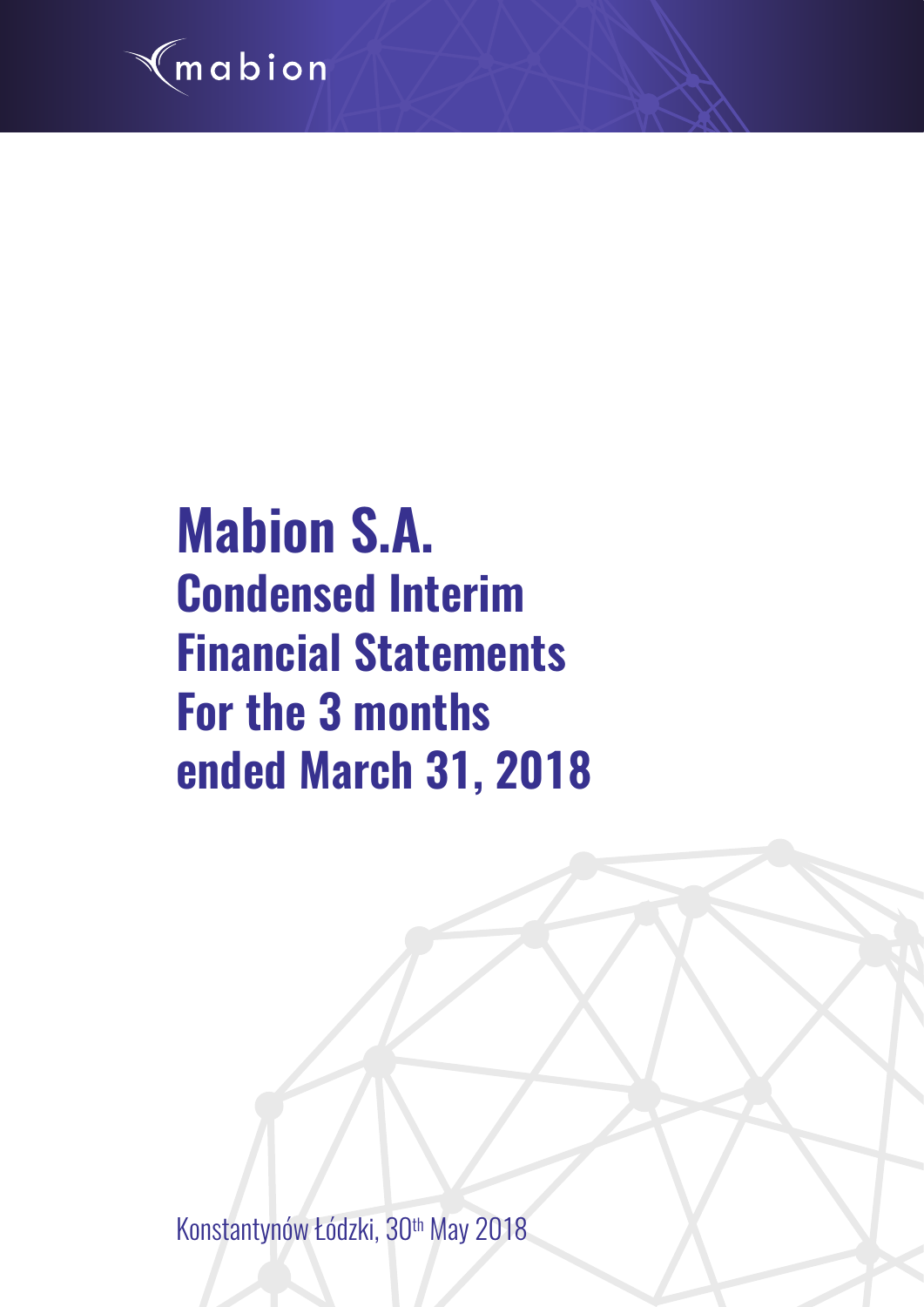# CONDENSED INTERIM STATEMENTS OF COMPREHENSIVE INCOME

| PLN thousands, except if otherwise stated                         | <b>Note</b> | <b>January 1, 2018</b><br>$-$ March 31,<br>2018<br>(unaudited) | <b>January 1, 2017</b><br>- March 31, 2017<br>(unaudited) |  |
|-------------------------------------------------------------------|-------------|----------------------------------------------------------------|-----------------------------------------------------------|--|
| Revenues from research and development services                   |             |                                                                |                                                           |  |
| Cost of services sold                                             |             |                                                                |                                                           |  |
| Gross profit                                                      |             |                                                                |                                                           |  |
| Research and development costs                                    | 8,9         | (8889)                                                         | (10847)                                                   |  |
| General and administrative expenses                               | 8           | (5719)                                                         | (4075)                                                    |  |
| Other operating income, net                                       | 10          | 541                                                            | 503                                                       |  |
| <b>Operating loss</b>                                             |             | (14067)                                                        | (14419)                                                   |  |
|                                                                   |             |                                                                |                                                           |  |
| Finance income                                                    | 11          | 775                                                            | 1746                                                      |  |
| Finance costs                                                     | 11          | (1057)                                                         | (178)                                                     |  |
| Loss before tax                                                   |             | (14349)                                                        | (12851)                                                   |  |
| Income tax expense                                                | 20          |                                                                |                                                           |  |
| <b>NET LOSS</b>                                                   |             | (14349)                                                        | (12851                                                    |  |
| Other comprehensive income                                        |             |                                                                |                                                           |  |
| <b>TOTAL COMPREHENSIVE INCOME</b>                                 |             | (14349)                                                        | (12851)                                                   |  |
| Basic and diluted profit / (loss) per share (in PLN<br>per share) |             | (1.22)                                                         | (1.10)                                                    |  |

The Notes on pages 5 to 11 are an integral part of these condensed interim financial statements. **RANSWAND OF TANKING**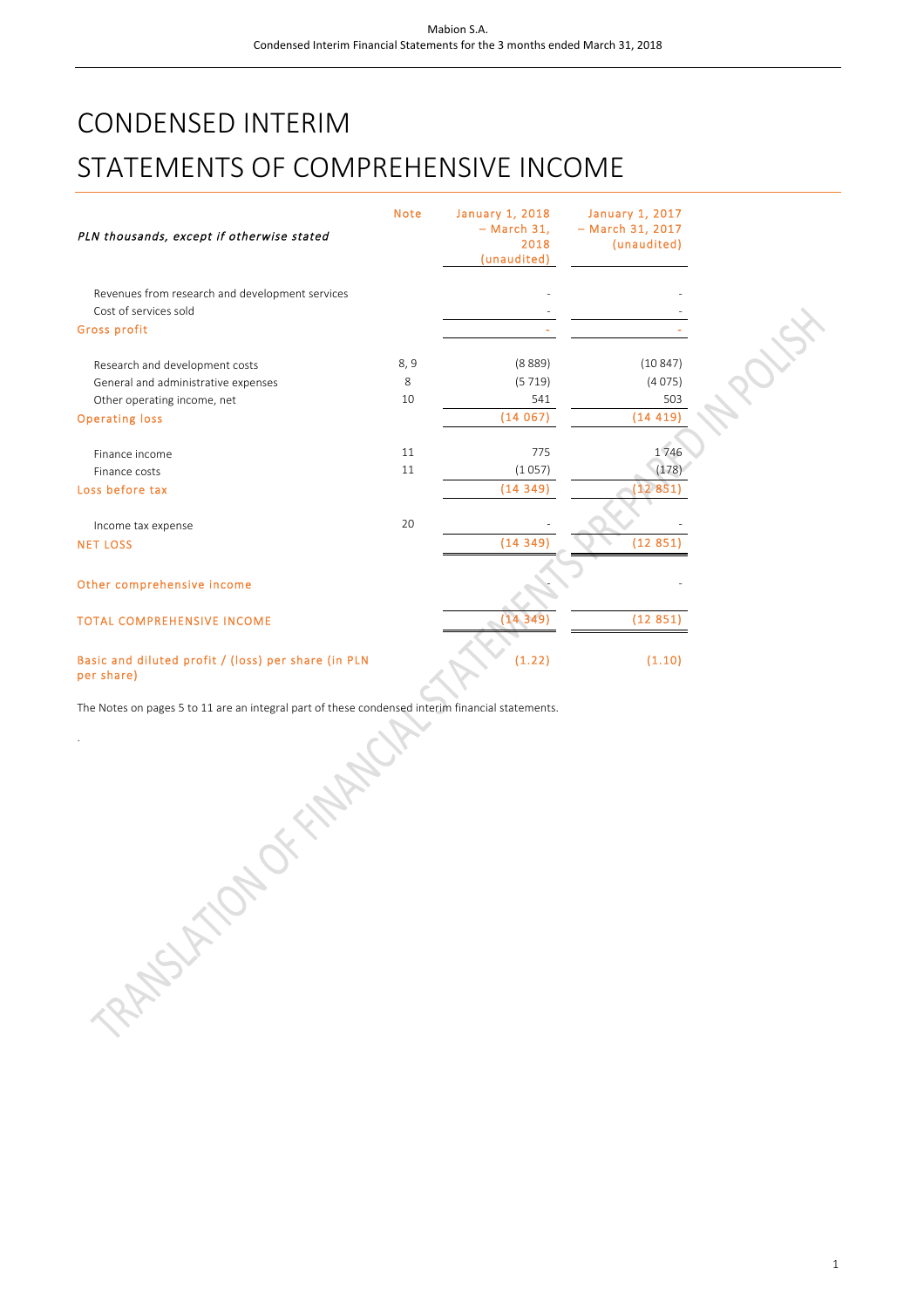# CONDENSED INTERIM STATEMENTS OF FINANCIAL POSITION

| PLN thousands                                  | <b>Note</b> | March 31, 2018<br>(unaudited) | December 31,<br>2017 | March 31, 2017<br>(unaudited) |
|------------------------------------------------|-------------|-------------------------------|----------------------|-------------------------------|
| Property, plant and equipment                  | 12          | 71806                         | 72 276               | 67 670                        |
| Other non-current assets                       |             | 194                           | 194                  | 110                           |
| <b>Total non-current assets</b>                |             | 72 000                        | 72 470               | 67 780                        |
| Inventory                                      | 13          | 8769                          | 7 1 5 9              | 6 2 2 1                       |
| Trade and other receivables                    |             | 3698                          | 1649                 | 2514                          |
| Prepaid expenses                               |             | 3 3 9 7                       | 129                  | 249                           |
| Cash and cash equivalents                      |             | 173 338                       | 1038                 | 13 017                        |
| <b>Total current assets</b>                    |             | 189 202                       | 9975                 | 22 001                        |
| <b>TOTAL ASSETS</b>                            |             | 261 202                       | 82 445               | 89 781                        |
| Share capital                                  |             | 1 1 8 0                       | 1 1 8 0              | 1 1 8 0                       |
| Share premium                                  |             | 2549                          | 2 5 4 9              | 140 805                       |
| Accumulated losses                             |             | (72236)                       | (57887)              | (151107)                      |
| <b>Total equity</b>                            | 14          | (68507)                       | (54158)              | (9122)                        |
|                                                |             |                               |                      |                               |
| Deferred income                                | 15          | 11578<br>1697                 | 12 067<br>1858       | 13 5 16                       |
| Borrowings<br>Finance leases                   | 17          | 2 4 6 3                       | 2 3 0 8              | 1054                          |
|                                                | 17          | 15 738                        | 16 233               | 14 570                        |
| <b>Total non-current liabilities</b>           |             |                               |                      |                               |
| Trade and other payables                       | 16          | 35 7 7 6                      | 36 435               | 41 096                        |
| Deferred income                                | 19          | 20 3 35                       | 18 4 9 5             | 14 5 09                       |
| Refundable prepayments for distribution rights | 17          | 253 314                       | 60 910               | 25 000                        |
| Borrowings                                     | 15          | 3575                          | 3575                 | 3575                          |
| Finance leases                                 |             | 971                           | 955                  | 153                           |
| <b>Total current liabilities</b>               |             | 313 971                       | 120 370              | 84 333                        |
| <b>TOTAL LIABILITIES</b>                       |             | 329 709                       | 136 603              | 98 903                        |
| <b>TOTAL EQUITY AND LIABILITIES</b>            |             | 261 202                       | 82 445               | 89 781                        |

The Notes on pages 5 to 11 are an integral part of these condensed interim financial statements.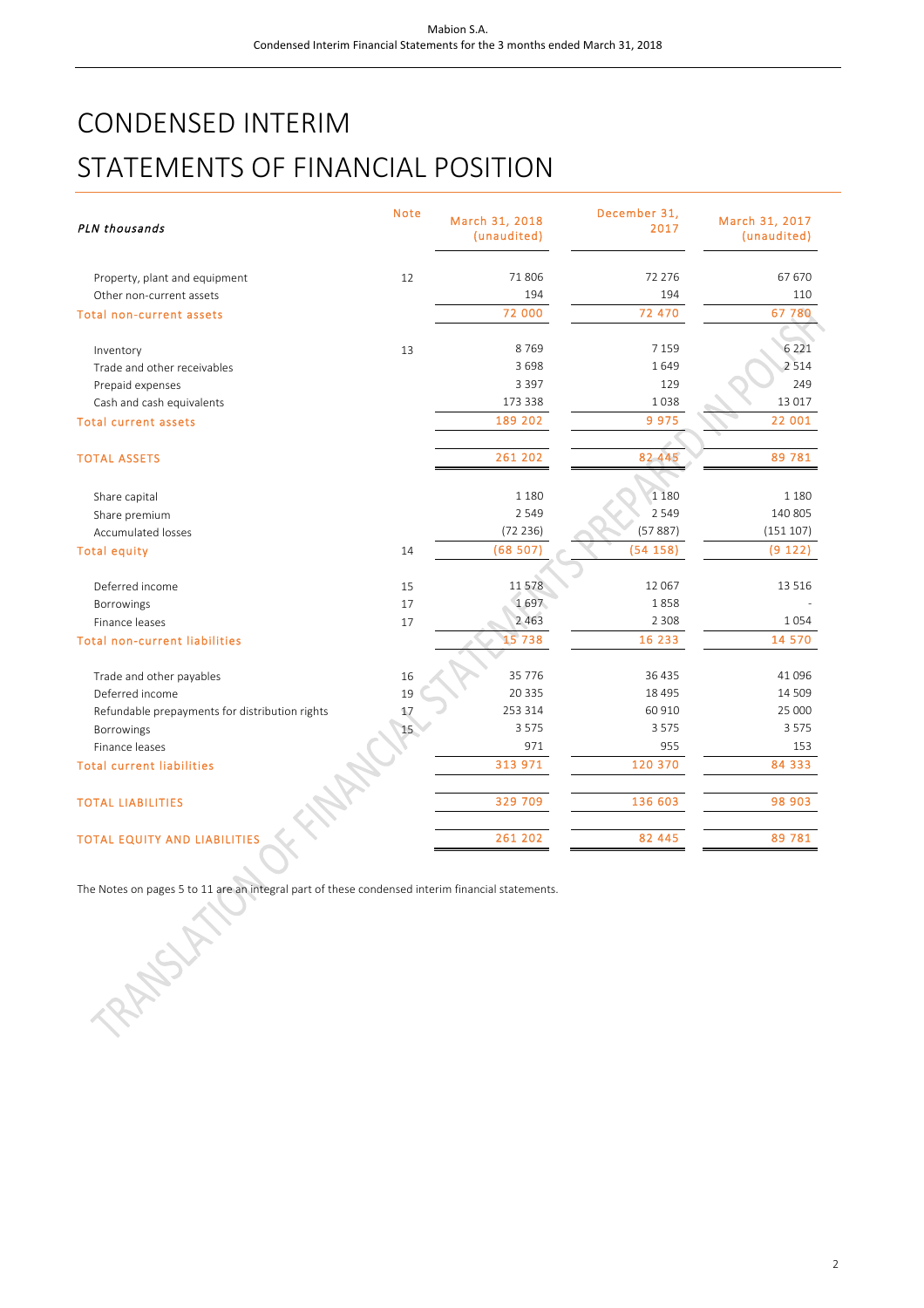# CONDENSED INTERIM STATEMENTS OF CASH FLOWS

| PLN thousands                                                           | <b>January 1, 2018</b><br>- March 31, 2018<br>(unaudited) | <b>January 1, 2017</b><br>- March 31, 2017<br>(unaudited) |  |
|-------------------------------------------------------------------------|-----------------------------------------------------------|-----------------------------------------------------------|--|
| Loss before income tax                                                  | (14349)                                                   | (12851)                                                   |  |
| <b>Adjustments for:</b>                                                 |                                                           |                                                           |  |
| Depreciation                                                            | 2 2 5 1                                                   | 1769                                                      |  |
| Interest income                                                         | (1)                                                       | (14)                                                      |  |
| Interest expense                                                        | 831                                                       | 178                                                       |  |
| Government grant income                                                 | (489)                                                     |                                                           |  |
| Changes in assets and liabilities:                                      |                                                           |                                                           |  |
| (Increase) / decrease in inventory                                      | (1610)                                                    | (1989)                                                    |  |
| (Increase) / decrease in trade and other receivables                    | (2049)                                                    | 1317                                                      |  |
| (Increase) / decrease in prepaid expenses                               | (3268)                                                    | (108)                                                     |  |
| (Increase) / decrease in deferred IPO cost                              | 1 3 6 8                                                   | 1683                                                      |  |
| Increase / (decrease) in trade and other payables                       |                                                           | (496)                                                     |  |
| Increase / (decrease) in Returnable prepayments for distribution rights | (659)                                                     | (2418)                                                    |  |
| Increase / (decrease) in finance leases                                 |                                                           | 987                                                       |  |
| Cash used in operating activities                                       | (17.974)                                                  | (11942)                                                   |  |
|                                                                         |                                                           |                                                           |  |
| Interest received                                                       | $\,1\,$                                                   | 14                                                        |  |
| Paid interest                                                           | (831)                                                     | (178)                                                     |  |
| Net cash used in operating activities                                   | (18804)                                                   | (12 106)                                                  |  |
| Purchase of property, plant and equipment                               | (726)                                                     | (1906)                                                    |  |
| Net cash flows used in investing activities                             | (726)                                                     | (1906)                                                    |  |
| Proceeds from borrowings                                                | 177 490                                                   |                                                           |  |
| Proceeds from bank loans                                                | 14 903                                                    | 12 500                                                    |  |
| Repayments of borrowings                                                | (151)                                                     |                                                           |  |
| Repayments of the finance leases                                        | (282)                                                     | (297)                                                     |  |
| Net cash flows from financing activities                                | 191 961                                                   | 12 203                                                    |  |
| Net increase / (decrease) in cash and cash equivalents                  | 172 300                                                   | (1809)                                                    |  |
| Cash and cash equivalents at the beginning of the period                | 1038                                                      | 14 8 26                                                   |  |
| Change in cash and cash equivalents due to exchange rate differences    |                                                           |                                                           |  |
| Cash and cash equivalents at the end of the period                      | 173 338                                                   | 13 017                                                    |  |
|                                                                         |                                                           |                                                           |  |

The Notes on pages 5 to 11 are an integral part of these condensed interim financial statements.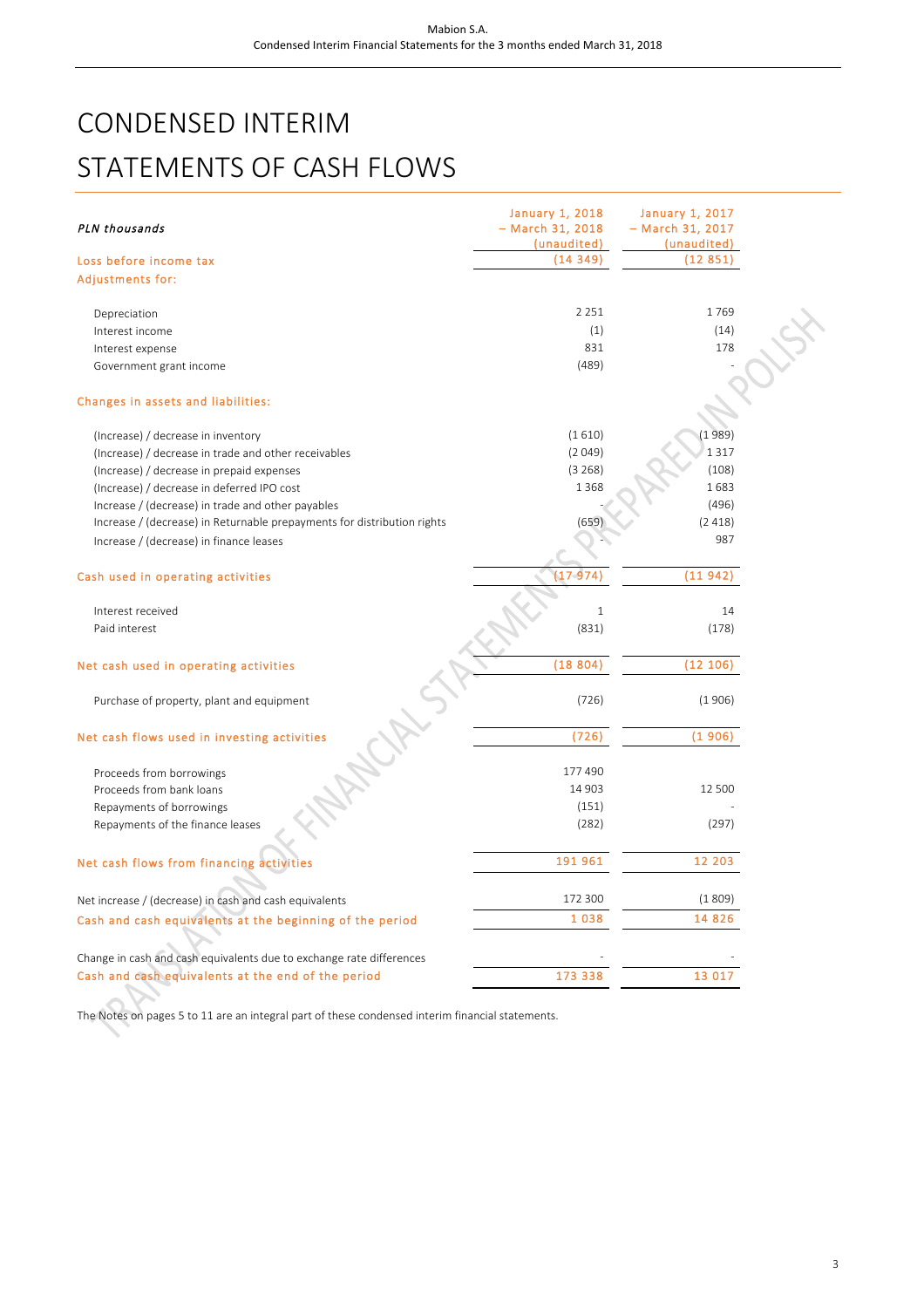# CONDENSED INTERIM STATEMENTS OF CHANGES IN EQUITY

| PLN thousands                         | Share capital | <b>Share</b><br>premium | Accumulated<br><b>loss</b> | <b>Total equity</b> |
|---------------------------------------|---------------|-------------------------|----------------------------|---------------------|
| As of January 1, 2017                 | 1 1 8 0       | 140 805                 | (138 256)                  | 3729                |
| Net loss / Total comprehensive income |               |                         | (12851)                    | (12851)             |
| As of March 31, 2017                  | 1 1 8 0       | 140 805                 | (151 107)                  | (9122)              |
| As of January 1, 2018                 | 1 1 8 0       | 2 5 4 9                 | (57887)                    | (54158)             |
| Net loss / Total comprehensive income |               |                         | (14349)                    | (14349)             |
| As of March 31, 2018                  | 1 1 8 0       | 2 5 4 9                 | (72236)                    | (68507)             |

The Notes on pages 5 to 11 are an integral part of these condensed interim financial statements.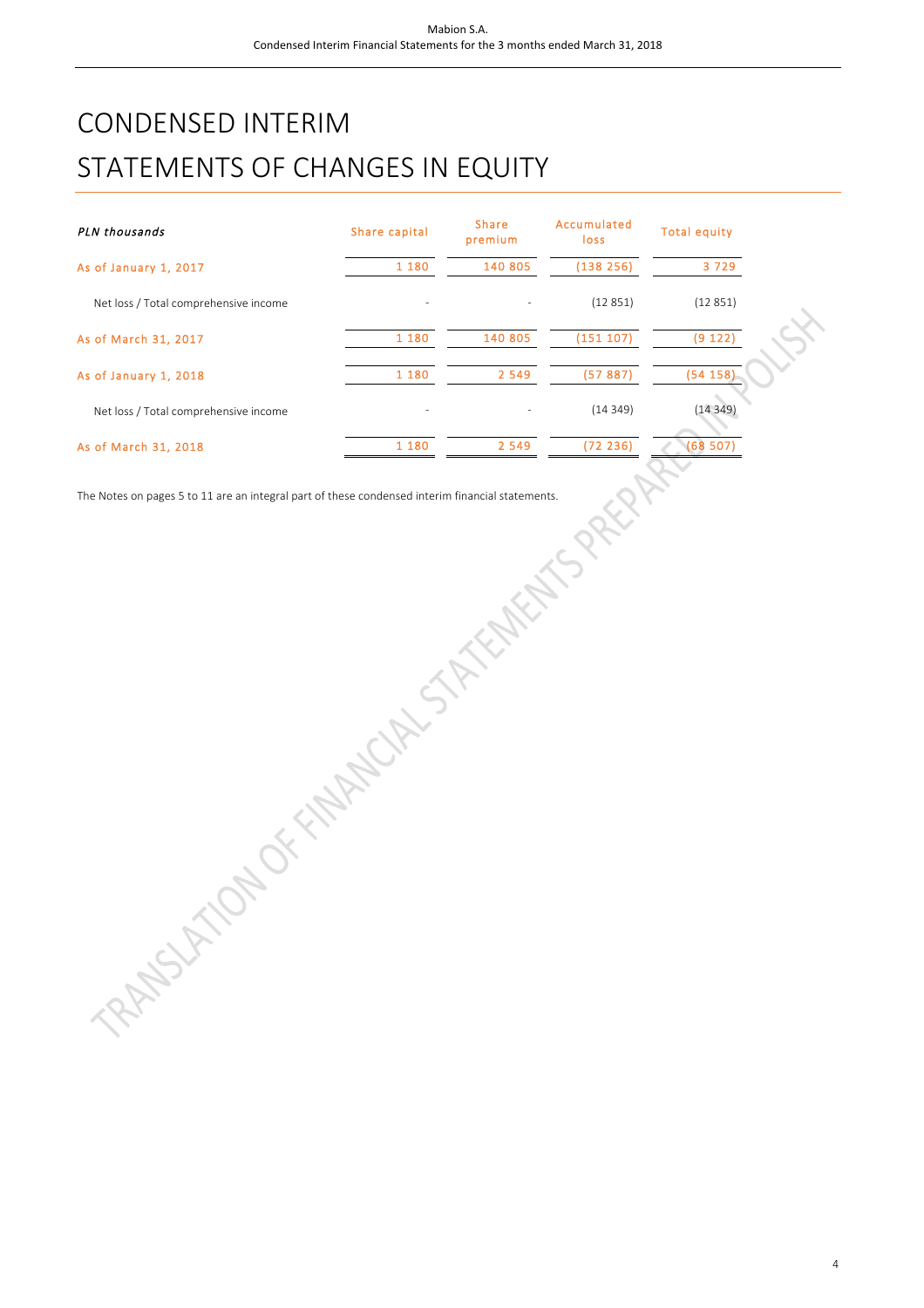# NOTES

# 1. The Company

Mabion S.A. ("Mabion" or the "Company") was established on May 30, 2007 as a limited liability company with its registered office in Kutno, Poland. The legal form of the Company was changed on October 29, 2009 as a result of the transformation of Mabion's limited liability legal status into a jointstock company organized under the laws of the Republic of Poland. Mabion is currently entered in the Register of Enterprises of the National Court Register in Poland managed by the Łódź-Śródmieście District Court in Łódź, 20th Commercial Division of the National Court Register, at KRS number 0000340462. The Company was also assigned a tax identification number NIP: 7752561383 and a statistical identification number REGON: 100343056. The Company's registered office is in Konstantynów Łódzki, Poland.

The Company's shares are listed on the regulated market of the Warsaw Stock Exchange.

#### 2. Basis of preparation

These condensed interim financial statements of Mabion S.A. for the period of 3 months ended March 31, 2018 have been prepared in accordance with International Accounting Standard 34 "Interim Financial Reporting", as adopted by the European Union (IAS 34), and with the IAS 34 as issued by IASB as for the Company there are no differences between IFRS as issued by IASB and as adopted by EU.

The condensed interim financial statements do not include all the information and disclosures required in the annual financial statements prepared in accordance with International Financial Reporting Standards adopted by the European Union ("IFRS") and should be read in conjunction with the Company's annual financial statements as of December 31, 2017.

The accounting policies adopted in the preparation of the condensed interim financial statements are consistent with those followed in the preparation of the Company's annual financial statements for the year ended December 31, 2017, except for the corporate income tax, which has been calculated using expected effective average tax rate. The new or revised standards and interpretations, effective starting from January 1, 2018, had no impact on these condensed interim financial statements.

New or revised standards and interpretations, which have been issued but are not yet effective and not early adopted by the Company have been presented alongside their estimated impact on the Company in the annual financial statements for the year ended December 31, 2017. There were no new or revised standards and interpretations issued from the date of approval of the Company's annual financial statements for the year ended December 31, 2017 to the date of approval of these condensed interim financial statements, which would have impact on the Company. The Company intends to apply all new and amended IFRS issued but not yet effective as of the date of issuing these condensed interim financial statements at their mandatory effective dates.

Management believes that notes to these condensed interim financial statements contain all material information necessary for proper assessment of the Company's material and financial situation in the reporting period.

The condensed interim financial statements of Mabion S.A. for the 3 months ended March 31, 2018 have been prepared on a going concern basis (further information on the going concern assumption is presented in Note 3).

The condensed interim financial statements are prepared on the historical cost basis.

Critical accounting estimates and judgments of the management are presented in Note 5.

These condensed interim financial statements were authorized for issue by the Company's Management Board on May 30, 2018.

# 3. Going concern assumption

Since inception, the Company has been focused on performing research and development activities in order to develop and market its products commercially. As a result, the Company has incurred losses from operations and has been generating negative operating cash flows which are expected to continue for the foreseeable future. As of March 31, 2018, the Company had significant accumulated losses and negative working capital positions.

So far, the Company has been financing its operations with borrowings obtained from shareholders, equity raising, bank loans, government grants and cash obtained from distribution partners.

In accordance with information presented in Note 14, in April 2018 the Company has obtained PLN 174,790 thousand from the private placement of shares.

In management's view with the continuing shareholders' support, both long term investors and local market participants, and the strategic agreements with future distribution partners (see Note 16), the Company will have sufficient funding to complete its primary drug development.

The Company's success is dependent on securing continued funding of its operations as well as being able to register and commercially sell its products.

These condensed interim financial statements have been prepared on a going concern basis which contemplates that the Company will continue in operation for the foreseeable future. Accordingly, no adjustments have been made to the condensed interim financial statements that might be necessary should the entity not continue as a going concern.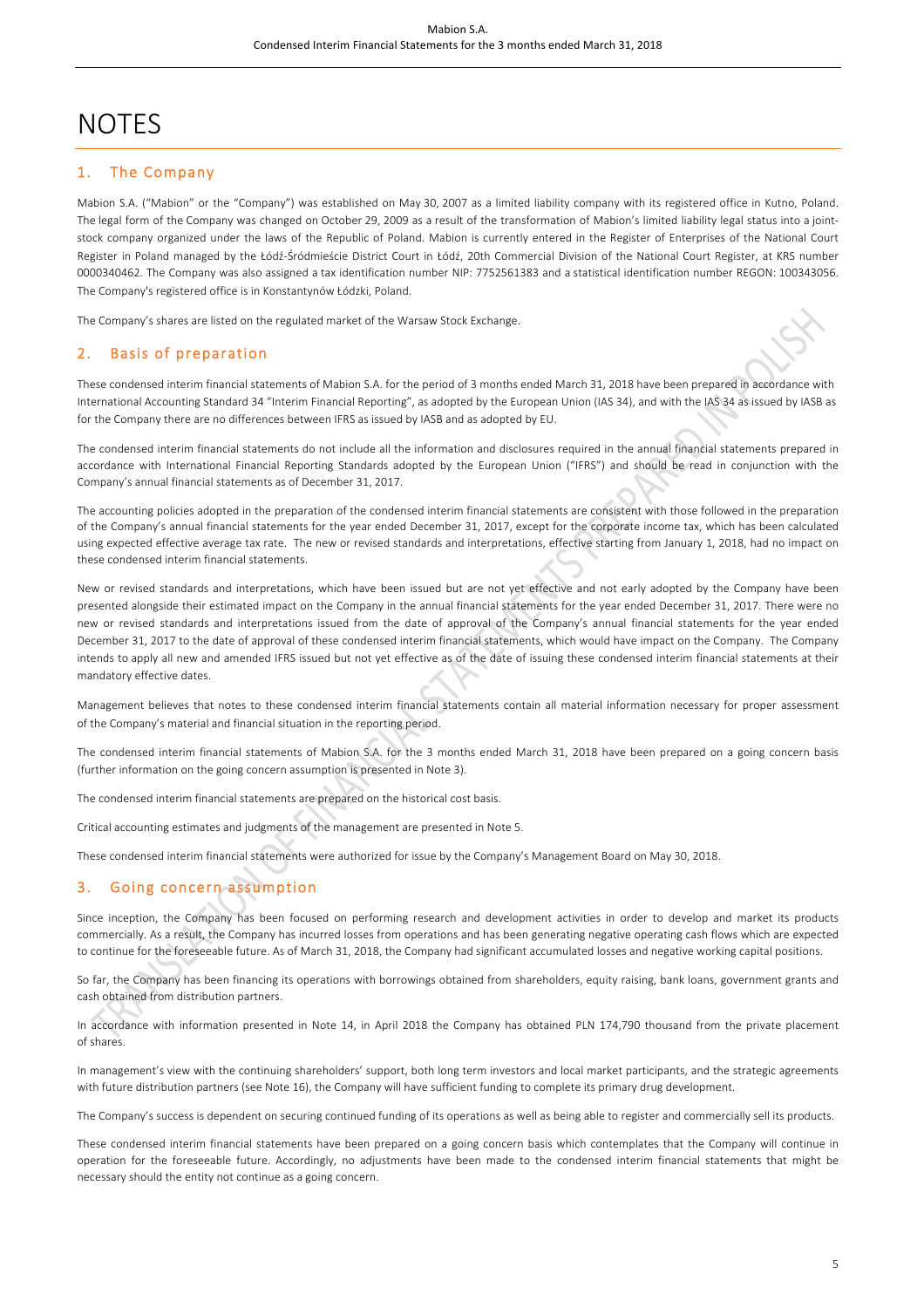# 4. Significant accounting policies

These condensed interim financial statements have been prepared in accordance with the accounting policies used for the purpose of preparing recent annual financial statements for 2017, except for the corporate income tax, which has been calculated based on expected effective annual average tax rate and except for the changes described below in section "New standards and interpretations".

The Company's functional currency is Polish zloty (PLN).

The financial statements are presented in thousands of PLN as rounded to full thousands, unless otherwise indicated.

#### New standards and interpretations

In the periods starting on or after January 1, 2018, some new standards, changes in standards and interpretations approved by the European Union enter into force. New or changed IFRS presented below have been applied in these condensed interim financial statements with effect from January 1, 2018:

- a) IFRS 15 Revenue from Contracts with Costumers obligatory in the financial statements for the periods starting on or after January 1, 2018 with earlier adoption allowed
- b) IFRS 9 Financial Instruments from November 12, 2009, with the subsequent changes to IFRS 9 and IFRS 7 from December 16, 2011 obligatory in the financial statements for the periods starting on or after January 1, 2018

The Company analyzed effects of adoption of the abovementioned new standards and interpretations on these condensed interim financial statements and concluded that they do not have any material impact on these condensed interim financial statements, since they do not have any material impact on financial information presented herein or they do not apply to the transactions that the Company enters into.

### 5. Critical accounting estimates and judgements

Management makes estimates, judgements and assumptions regarding the recognition and valuation of the individual items of assets and liabilities. The estimates and the related assumptions are based on historical experience, management's expectations or other factors considered material. The actual results may differ from the recorded estimates. The estimates and the related assumptions require regular verification.

In the period covered by these condensed interim financial statements, no changes in the scope or methodology of making any material estimates and judgements have been made by the Management.

#### 6. Operating segments

Management identified one operating segment for the Company, i.e. research and development activities for new biotechnology drugs and biosimilar drugs through utilizing contemporary genetic engineering. No changes have occurred in this respect since the last annual report.

### 7. Seasonality of operations

The Company's activities are neither seasonal nor cyclical. In the first 3 months of 2018, the Company has not generated any revenue.

#### 8. Expenses by nature

The following tables present different types of expenses by nature:

|                                                                     | January 1,   |                    |
|---------------------------------------------------------------------|--------------|--------------------|
|                                                                     | 2018         | January 1, 2017    |
| PLN thousands                                                       | $-March 31,$ | $-$ March 31, 2017 |
|                                                                     | 2018         | (unaudited)        |
|                                                                     | (unaudited)  |                    |
| Third-party services                                                | 5 1 8 4      | 5425               |
| Cost of materials                                                   | 720          | 2 2 8 9            |
| Personnel expenses                                                  | 1 1 5 8      | 2067               |
| Depreciation                                                        | 1066         | 1031               |
| Other expenses                                                      | 761          | 35                 |
| <b>Total Research and development costs</b>                         | 8889         | 10 847             |
|                                                                     |              |                    |
| Office expenses                                                     | 884          | 810                |
| Personnel expenses                                                  | 1986         | 975                |
| Depreciation                                                        | 1 1 8 5      | 738                |
| Advisory services in connection with distribution contracts         |              | 181                |
| Share based payment expense (IPO incentive)                         | 371          | 423                |
| Rental, usage and maintenance of equipment and company car expenses | 202          | 178                |
| Taxes and fees                                                      | 153          | 120                |
| Audit and professional services                                     | 345          |                    |
| Other operating expenses                                            | 593          | 649                |
| Total General and administrative expenses                           | 5 7 1 9      | 4 0 7 5            |
|                                                                     |              |                    |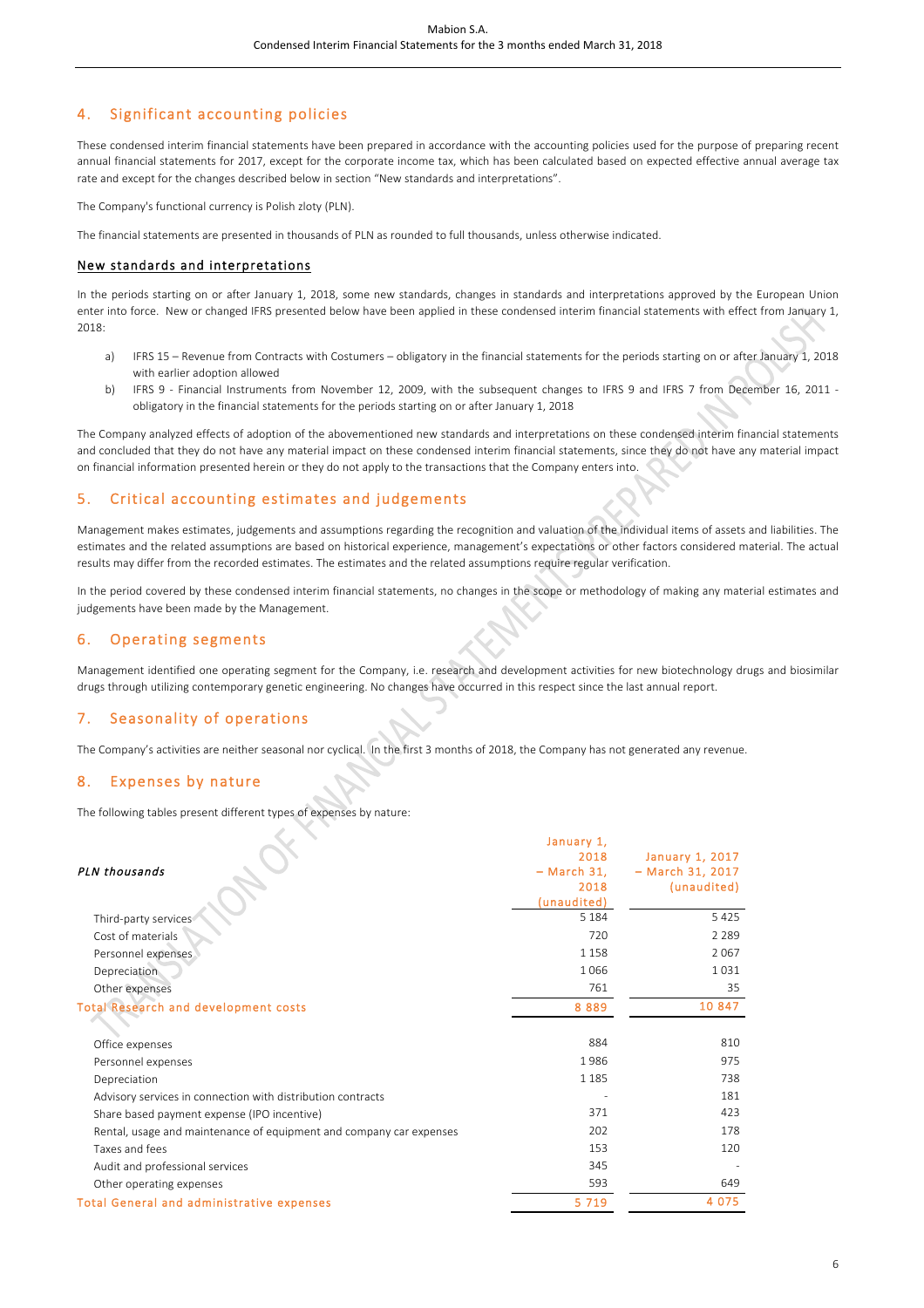Other operating expenses in the period of 3 months ended March 31, 2018 include an impairment loss of PLN 119 thousand recognized in relation to the inventory of raw materials which has been liquidated.

## 9. Research and development cost

|                                             | January 1, 2018 | <b>January 1, 2017</b> |
|---------------------------------------------|-----------------|------------------------|
| PLN thousands                               | $-March$ 31,    | $-March$ 31,           |
|                                             | 2018            | 2017                   |
|                                             | (unaudited)     | (unaudited)            |
| MabionCD20                                  | 8637            | 10797                  |
| MabionEGFR                                  | 214             |                        |
| Other projects                              | 38              | 49                     |
| <b>Total Research and development costs</b> | 8889            | 10 847                 |
|                                             |                 |                        |

In the period covered by these condensed interim financial statements the only research and development projects that received subsidies were MabionCD20 and MabionEGFR. The Company is currently working towards submitting a single marketing-authorization application for MabionCD20 to European Medicines Agency.

## 10. Other operating income

| <b>January 1, 2017</b><br><b>January 1, 2018</b><br>$-$ March 31,<br>$-March 31,$<br>PLN thousands<br>2018<br>2017<br>(unaudited)<br>(unaudited)<br>496<br>496<br>Government grants<br>7<br>Other operating income<br>45<br>541<br>503<br>January 1,<br><b>January 1, 2018</b><br>2017<br>$-$ March 31, 2018<br>$-March$ 31,<br>(unaudited)<br>2017<br>(unaudited)<br>$\mathbf{1}$<br>14<br>Interest income<br>774<br>1732<br>Net foreign exchange gains<br>775<br>1746<br>831<br>175<br>Interest expense<br>226<br>3<br>Other finance costs<br>1 0 5 7<br>178 |                              |  |
|----------------------------------------------------------------------------------------------------------------------------------------------------------------------------------------------------------------------------------------------------------------------------------------------------------------------------------------------------------------------------------------------------------------------------------------------------------------------------------------------------------------------------------------------------------------|------------------------------|--|
|                                                                                                                                                                                                                                                                                                                                                                                                                                                                                                                                                                |                              |  |
|                                                                                                                                                                                                                                                                                                                                                                                                                                                                                                                                                                |                              |  |
|                                                                                                                                                                                                                                                                                                                                                                                                                                                                                                                                                                |                              |  |
|                                                                                                                                                                                                                                                                                                                                                                                                                                                                                                                                                                |                              |  |
|                                                                                                                                                                                                                                                                                                                                                                                                                                                                                                                                                                |                              |  |
|                                                                                                                                                                                                                                                                                                                                                                                                                                                                                                                                                                |                              |  |
|                                                                                                                                                                                                                                                                                                                                                                                                                                                                                                                                                                | Total other operating income |  |
|                                                                                                                                                                                                                                                                                                                                                                                                                                                                                                                                                                | 11. Finance income and costs |  |
|                                                                                                                                                                                                                                                                                                                                                                                                                                                                                                                                                                |                              |  |
|                                                                                                                                                                                                                                                                                                                                                                                                                                                                                                                                                                |                              |  |
|                                                                                                                                                                                                                                                                                                                                                                                                                                                                                                                                                                | PLN thousands                |  |
|                                                                                                                                                                                                                                                                                                                                                                                                                                                                                                                                                                |                              |  |
|                                                                                                                                                                                                                                                                                                                                                                                                                                                                                                                                                                |                              |  |
|                                                                                                                                                                                                                                                                                                                                                                                                                                                                                                                                                                |                              |  |
|                                                                                                                                                                                                                                                                                                                                                                                                                                                                                                                                                                |                              |  |
|                                                                                                                                                                                                                                                                                                                                                                                                                                                                                                                                                                | <b>Total finance income</b>  |  |
|                                                                                                                                                                                                                                                                                                                                                                                                                                                                                                                                                                |                              |  |
|                                                                                                                                                                                                                                                                                                                                                                                                                                                                                                                                                                |                              |  |
|                                                                                                                                                                                                                                                                                                                                                                                                                                                                                                                                                                |                              |  |
|                                                                                                                                                                                                                                                                                                                                                                                                                                                                                                                                                                | <b>Total finance costs</b>   |  |

Majority of net foreign exchange gains in the first 3 months of 2018 represent unrealized foreign currency exchange gains on translation of refundable prepayments for distribution rights denominated in foreign currencies at the balance sheet date, which are presented in Note 17.

# 12. Property, plant and equipment

In the period covered by these condensed interim financial statements the Company has invested PLN 726 thousand in tangible and intangible assets (including construction-in-progress).

Substantial part of investments in tangible fixed assets in the first 3 months of 2018 was financed through lease contracts, which are described in Note 18.

The Company has not identified any impairment indicators in relation to property, plant and equipment as of March 31, 2018.

# 13. Inventory

Increase in value of inventories in first 3 months of 2018 is due to purchases of raw materials necessary for production of trial series of MabionCD20 in Konstantynów plant.

The Company has recorded PLN 119 thousand as other expenses to recognize cost of the inventory of raw materials which has been liquidated (see Note 8).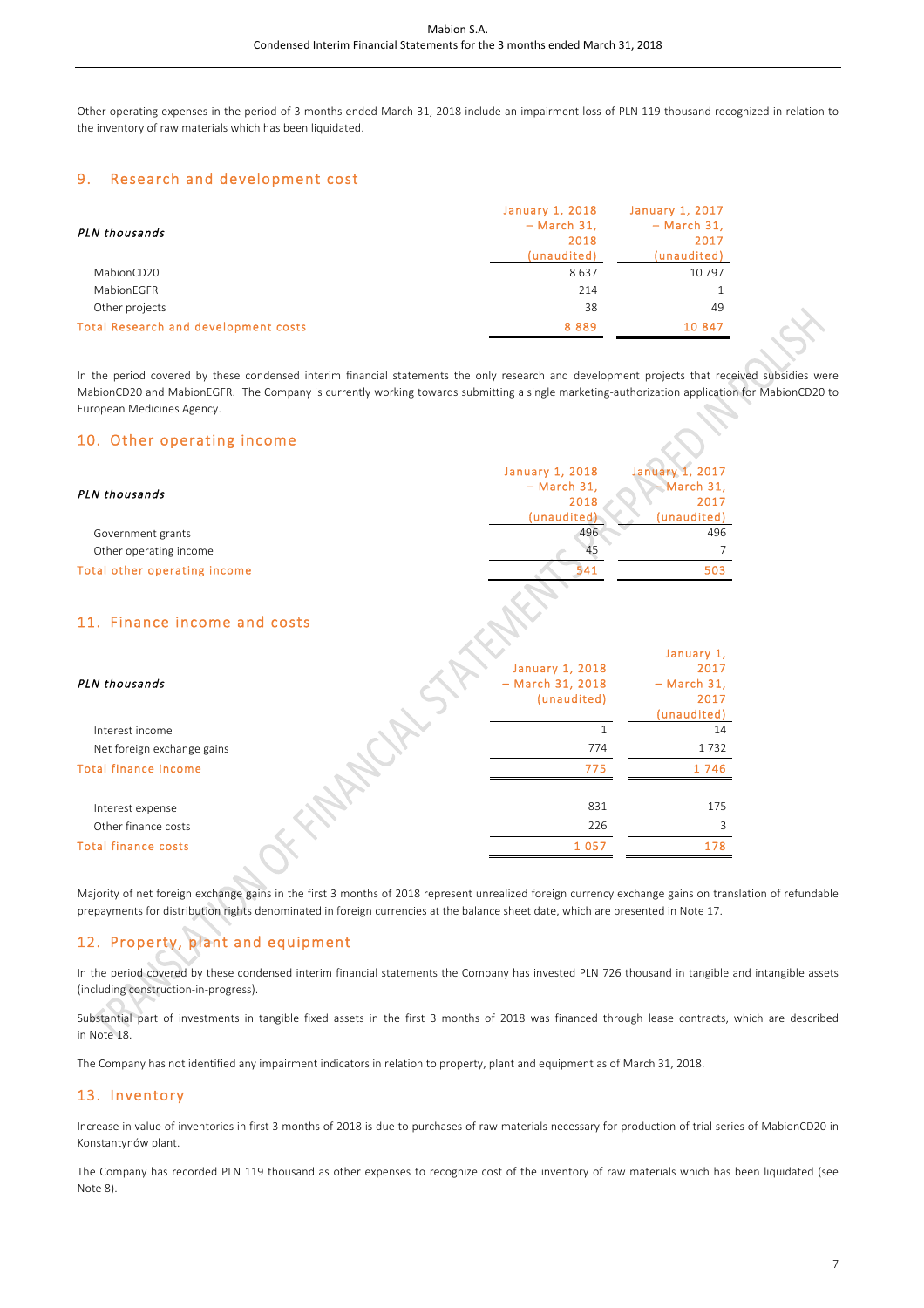# 14. Equity

On 23 March 2018, in connection with the lapse of one-year period from the date of entry in the entrepreneurs' register of the changes to the Company's statute made by the resolution of the Extraordinary General Meeting No. 5/II/2017 of 16 February 2017, the authorization for the Management Board to increase the Company's share capital within the authorized capital referred to in § 9a of the Company's statute expired.

On March 23, 2018, the Company announced the successful pricing of a private placement by Twiti Investments Limited ("Twiti") (the "Placement") of 1,920,772 existing shares, with gross proceeds of PLN 174,790 thousand (or approximately USD 51.0 million). The shares were sold at a price of PLN 91.00 per share. The Placement included institutional investors specialized in healthcare and life sciences, including from the United States, which reinforced and diversified Mabion's shareholder base. The European Bank for Reconstruction and Development ("EBRD") and PFR Life Science sp. ("PFR Life Science"), part of the Polish Development Fund, contributed PLN 61.4 million and PLN 38.3 million, respectively, providing significant cornerstone investments in the Placement. The aggregate proceeds from sale of shares by Twiti have been immediately lent to the Company pursuant to a loan agreement between Twiti and the Company. The loan from Twiti was initially agreed to be repaid by June 30, 2018 by way of contractual set-off of mutual claims between: (i) the Company against Twiti for the subscription and payment for the same number of newly issued ordinary bearer shares as the number of shares sold in the Placement, which will be issued by the Company at the same issue price as the price obtained from the sale of shares in the Placement and (ii) Twiti against the Company regarding the repayment of the loan. Eventually, the loan was repaid by the Company in cash on April 23, 2018. The above information was announced in the Company's ad hoc report no. 26/2018. In connection with their investments, Mabion and Twiti have agreed that EBRD in consultation with PFR Life Science, for as long as each firm holds shares that represent more than 1% of the share capital of the Company, will have the right to nominate a candidate to the Mabion Supervisory Board who will meet the independence criteria set forth in the Annex II to the Commission's Recommendation of 15 February 2005 on the role of non-executive or supervisory directors of listed companies and on the committees of the supervisory board.

### 15. Deferred Income

The Company has historically financed a portion of its operations through receipt of cash subsidies from The European Regional Development Fund as administered by government institutions in Poland: The Lodz Agency of Regional Development (ŁARR), The Polish Agency for Enterprise Development (PARP) and The National Centre for Research and Development (NCBiR). There have been three projects to finance research and development and/or implementation of MabionCD20, technology of producing human analog insulin ("double cutting") and MabionHER2.

The fixed assets in relation to which the grant was obtained became available for use in 2015 at which point the depreciation of these assets also began; the respective portion of the deferred income (grant) was also recognized in profit or loss as well (PLN 496 thousand in the first 3 months of 2018 and PLN 496 thousand in the first 3 months of 2017 - see also Note 10).

Current portion of deferred income represents this portion of deferred income, which is reasonably expected to be realized within 12 months from the balance sheet. It consists of two major positions:

- a) portion of grants described above, received to finance the tangible fixed assets purchases, which will be recognized as income alongside the depreciation of underlying assets;
- b) prepayment from Celon Pharma S.A. for services related to the development of a drug production process or drug prototypes for use by Celon Pharma S.A., which will be performed by the Company.

# 16. Refundable prepayments for distribution rights

The table below presents the list of prepayments for distribution rights received from partners, which Mabion signed distribution agreements with:

| PLN thousands                                           | March 31, 2018<br>(unaudited) | December 31, 2017 |
|---------------------------------------------------------|-------------------------------|-------------------|
| Mylan                                                   | 34 139                        | 34 813            |
| <b>FARMAK</b>                                           | 1052                          | 1043              |
| ONKO                                                    | 463                           | 459               |
| Sothema Laboratories                                    | 97                            | 96                |
| Lyfis                                                   | 25                            | 25                |
| Total Refundable prepayments for distribution<br>rights | 35 776                        | 36 435            |

Change in value of the refundable prepayments for distribution rights in the first 3 months of 2018 equal to PLN (659) thousand is due only to changes in foreign exchange rates, since all of these prepayments were denominated in foreign currencies (EUR or USD in the case of Mylan). As stated in the annual financial statements for the year ended December 31, 2017, these liabilities are payable on demand and are classified as current liabilities. In the current interim period, there were no changes in the terms of these distribution agreements.

#### 17. Borrowings

#### a) Bank borrowings

On January 15, March 15 and March 28, 2018 the Company utilized the sixth, seventh and eighth tranche of the loan received from Bank Zachodni WBK, amounting to PLN 5,000 thousand, PLN 2,500 thousand and PLN 7,500 thousand, respectively. As a result, the whole credit limit of PLN 75 million has been utilized by the Company.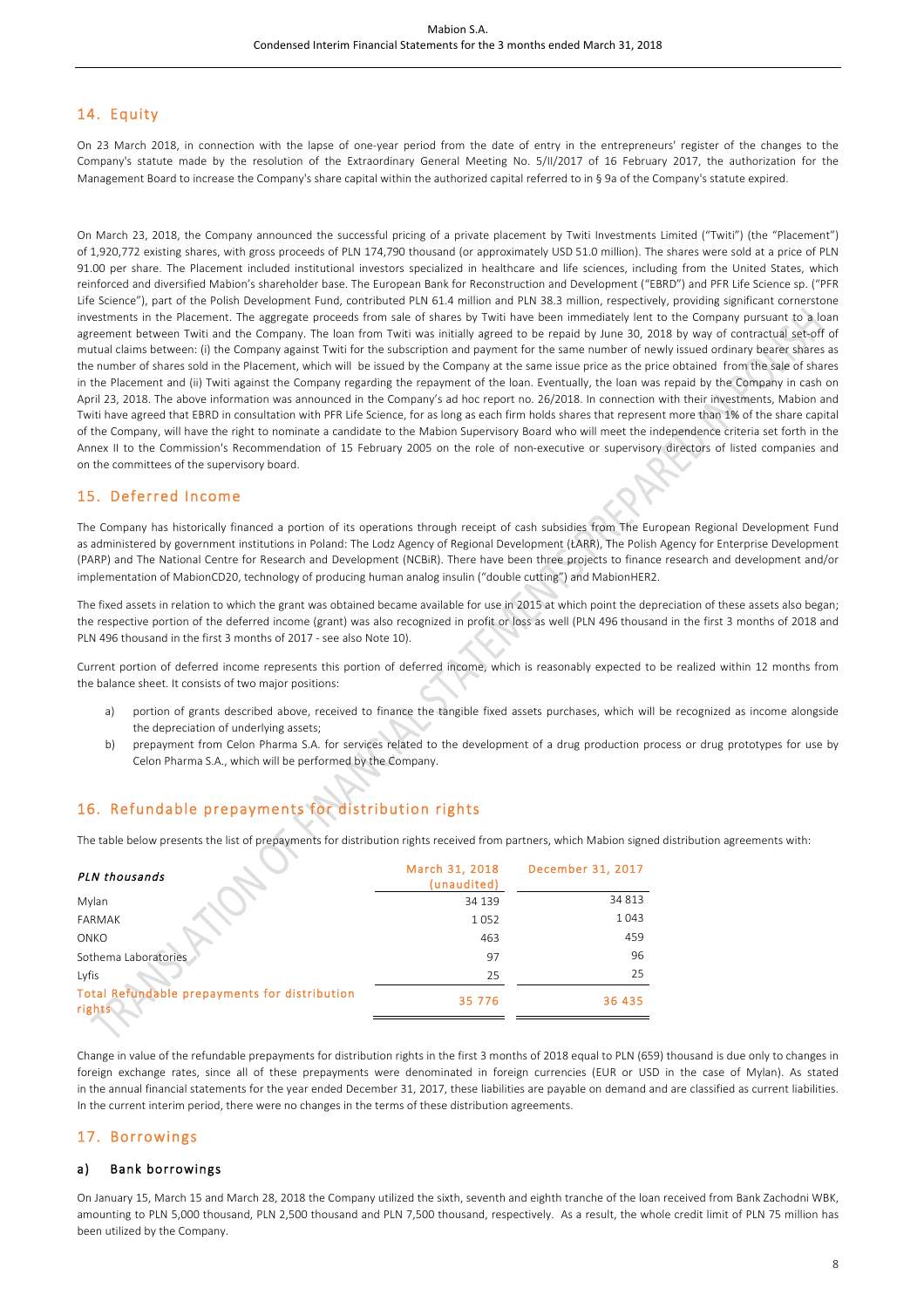This loan has been subsequently repaid in full on April 23, 2018, from the proceeds from sale of P-series shares

#### **b)** Borrowings from shareholders and related parties

The Company sourced funding for its ongoing operations through several loans received between January 5, 2018 and March 9, 2018 from its shareholders and related parties. Mr. Artur Chabowski (President of the Management Board), Mr. Robert Aleksandrowicz (Chairman of the Supervisory Board) and Glatton Sp. z o.o. (controlled by Mr. Maciej Wieczorek, Member of the Supervisory Board) have lent to the Company PLN 200 thousand, PLN 1,500 thousand and PLN 1,000 thousand, respectively. The above-mentioned loans were due to be repaid at various dates and they were all repaid after March 31, 2018, before their respective maturity dates and before the date of these financial statements. All loans carried an interest rate of WIBOR 3M plus 2.0 p.p. Total amount borrowed was PLN 2,700 thousand.

On 27 March 2018, the Company received a loan of PLN 174,790 thousand from Twiti Investments Limited, a company controlled in 50% by Mr. Robert Aleksandrowicz, Chairman of the Supervisory Board. The loan was to be repaid by June 30, 2018 and carried an interest rate of WIBOR 1M plus 3.0 p.p. The Company paid also fees and expenses of the lender relating to loan. Loan from Twiti was repaid on April 23, 2018 together with accrued interest.

No collateral was required to secure the borrowings from shareholders.

#### **c)** Sale-and-leaseback transactions

The Company is a party to several sale-and-leaseback transactions to re-finance purchases of laboratory equipment. These transactions are treated as borrowings since the underlying assets have been initially paid in full and lease agreements contain an irrevocable offer to buy back the assets at the maturity. These agreements have maturity between 3 and 4 years and are secured by blank promissory notes. These notes promise in writing that the Company will pay to the owner of the note all amounts due but not paid under the respective leasing agreement, including lease instalments, compensation, contractual penalties and expenses together with interest, in case the Company would be in arrears with payments of any of the abovementioned amounts.

In the first 3 months of 2018, the Company has not entered into any new sale-and-leaseback transactions.

In January 2018, the Company used loan granted by Idea Getin Leasing S.A. in the amount of PLN 208 thousand to pay for hardware, which will be used by the Company in connection with new IT system being currently implemented in the Company. The loan is granted for 2-year period and is secured by blank promissory note, pledge and registered pledge on assets financed from loan. The note promises in writing that the Company will pay to the owner of the note all amounts due but not paid under this loan agreement, in case the Company would be in arrears with payments of any of the abovementioned amounts.

#### 18. Leases

#### a) Operating lease

The Company leases office space in Łódź under an operating lease expiring on August 17, 2020 with an option to cancel in 2018 without an early termination penalty. Total future minimum lease payments under the lease as of March 31, 2018 amount to PLN 450 thousand in 2018 and PLN 200 thousand in 2019. The lease expense recognized in the first 3 months of 2018 amounted to PLN 150 thousand.

The lease includes contractual escalation clauses providing for annual rent increases starting January 1, 2016 based on the consumer price index. Rent indexing is not expected to have a material effect on the Company's commitments.

#### b) Finance lease

The Company uses vehicle and laboratory equipment pursuant to finance lease agreements.

The Company concludes leasing agreements for a period of 3 to 5 years. These agreements are secured by blank promissory notes. These notes promise in writing that the Company will pay to the owner of the note all amounts due but not paid under the respective leasing agreement, including lease instalments, compensation, contractual penalties and expenses together with interest, in case the Company would be in arrears with payments of any of the above-mentioned amounts.

Change in the interest rate constituting an element of calculation of leasing instalments is a parameter which results in change in leasing instalments. All leasing agreements contain option to purchase leased assets at the end of the lease period.

In the current interim period, the Company has entered into the few new lease agreements resulting in the initial recognition of the fixed assets in the amount of PLN 325 thousand and the lease liability of PLN 325 thousand.

Total cost of assets subject to finance lease as of March 31, 2018 and December 31, 2017 amounts to PLN 6,305 thousand and PLN 5,980 thousand, respectively. The table below presents minimum lease payments and current value of lease payments as of March 31, 2018 and December 31, 2017.

| PLN thousands     | Minimum lease<br>payments as of March<br>31, 2018 (unaudited) | Current value of lease<br>payments as of March<br>31, 2018 (unaudited) | Minimum lease<br>payments as of<br>December 31,2017 | Current value of<br>lease payments as of<br>December 31, 2017 |
|-------------------|---------------------------------------------------------------|------------------------------------------------------------------------|-----------------------------------------------------|---------------------------------------------------------------|
| Within 1 year     | 1008                                                          | 956                                                                    | 982                                                 | 955                                                           |
| From 1 to 5 years | 2 742                                                         | 2463                                                                   | 2.536                                               | 2 308                                                         |
| Total             | 3750                                                          | 3 4 1 9                                                                | 3 5 1 8                                             | 3 2 6 3                                                       |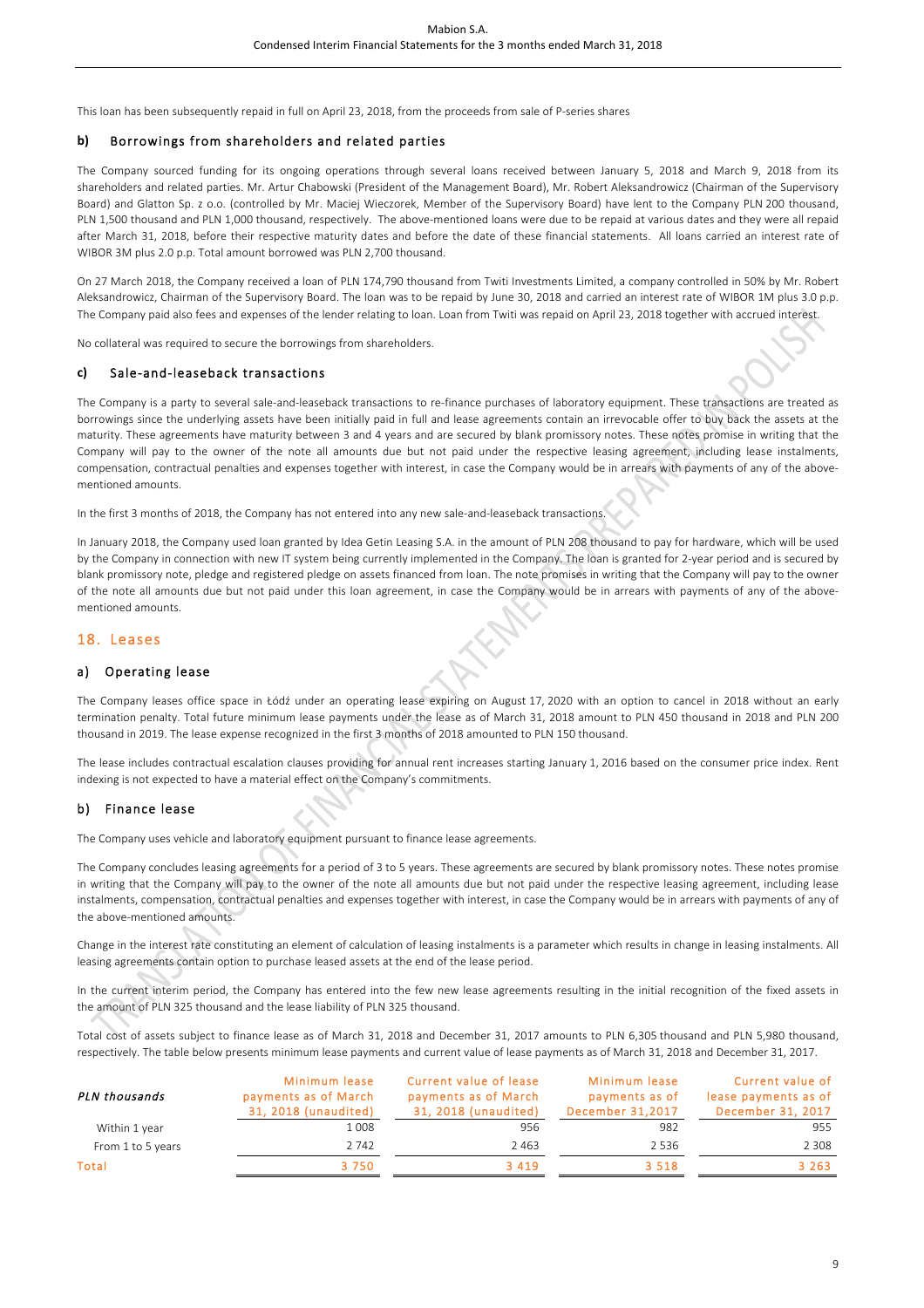# 19. Trade and other payables

| PLN thousands                                       | March 31.<br>2018<br>(unaudited) | December<br>31, 2017 |
|-----------------------------------------------------|----------------------------------|----------------------|
| Trade payables                                      | 15 168                           | 14 005               |
| Accrued expenses for clinical trials                | 2 1 9 8                          | 2 1 2 3              |
| Share-based payments (Note 23)                      | 1042                             | 670                  |
| Social security and personal income tax on salaries | 753                              | 677                  |
| Accrued expenses for unused holidays                | 496                              | 344                  |
| Other payables                                      | 678                              | 675                  |
| Total trade and other payables                      | 20 335                           | 18 495               |

#### 20. Effective income tax rate

In the period covered by these condensed interim financial statements the Company has not recorded any profits, which would result in the obligation to pay the corporate income tax, and the criteria to recognize deferred tax asset were not met, thus the effective corporate income tax rate was equal to 0%.

As of March 31, 2018, the Company operated under three permits issued by the Łódź Special Economic Zone, located in Poland. There were no significant changes in 2018 in respect of the amounts and conditions of utilizing the tax credits available to the Company, i.e. tax credits will be available by December 31, 2026 to offset against future corporate income tax profits.

In the period of 3 months ended March 31, 2018, the Company has generated the tax loss of PLN 4,155 thousand, on which deferred tax asset was not recognized as IAS 12 criteria concerning probable future taxable income that would enable their utilization were not met. The tax losses carried forward from previous years are disclosed in the financial statements for the year ended 31 December 2017.

#### 21. Financial risk management

The Company's exposure to individual risks relating to financial instruments only, as well as the objectives, policy and processes used to measure and manage the risk have not changed substantially compared with the annual financial statements.

# 22. Fair value of financial instruments measured at amortized cost

The Company does not have any financial instruments measured at fair value. For the purpose of the disclosure of the fair values in relation to the financial instruments measured at amortized cost, the Company has used the method based on the discounted cash flow.

The main items of financial instruments measured at amortized cost are: short-term bank borrowings and refundable prepayments for distribution rights. The Company's management assessed that the fair value of these items approximates or equals their carrying values.

### 23. Related party transactions

There is no direct controlling party or ultimate controlling party for the Company.

In the period covered by these condensed interim financial statements the Company has not recorded neither sales to nor purchases from the related parties.

Services contracted previously with Celon Pharma S.A. related to the development of a drug production process or drug prototypes for use by Celon Pharma S.A. has been deferred by mutual consent into future periods due to extraordinary workload relating to completion of research and development of MabionCD20. More information is presented in Note 15.

The Company sourced funding for its ongoing operations from four of its shareholders and related parties: Twiti Investments Ltd. and Glatton Sp. z o.o., Mr. Artur Chabowski and Mr. Robert Aleksandrowicz. Details of these transactions are presented in Note 17.

#### Key management compensation (incl. share-based payment and remuneration)

On December 14, 2015, the Supervisory Board granted an IPO incentive to Mr. Artur Chabowski, its current Chief Executive Officer. The incentive provides an award to the CEO in the amount of 0.4% of the total value of each future share issuance outside of Poland. The incentive vests at the share issuance date and is to be settled in cash. On March 31, 2017, the Supervisory Board amended the terms of the cash settled share-based payment award granted to its current Chief Executive Officer. The award was increased by 1% for each 1 PLN of the shares sales price above 100 PLN per share (for example, if the price per share is 110 PLN, the incentive award amounts to 0.44% of the total IPO value). Other terms remain unchanged.

On January 24, 2017, the Supervisory Board granted an IPO incentive to Sławomir Jaros, member of the Management Board. The incentive provides an award in the amount of 0.075% of the total value of each future IPO outside of Poland.

The above-mentioned incentives were accounted for as a cash-settled share-based payment liability and is being recognized over the vesting period from the date of grant (which is the same as the service commencement date) to the expected IPO date of February 28, 2018. The amendment made on March 31, 2017 to the terms of the award of Mr. Artur Chabowski is accounted for as modification i.e. incremental fair value of the additional award is spread over the vesting period of this additional award – from April 1, 2017 to expected IPO date.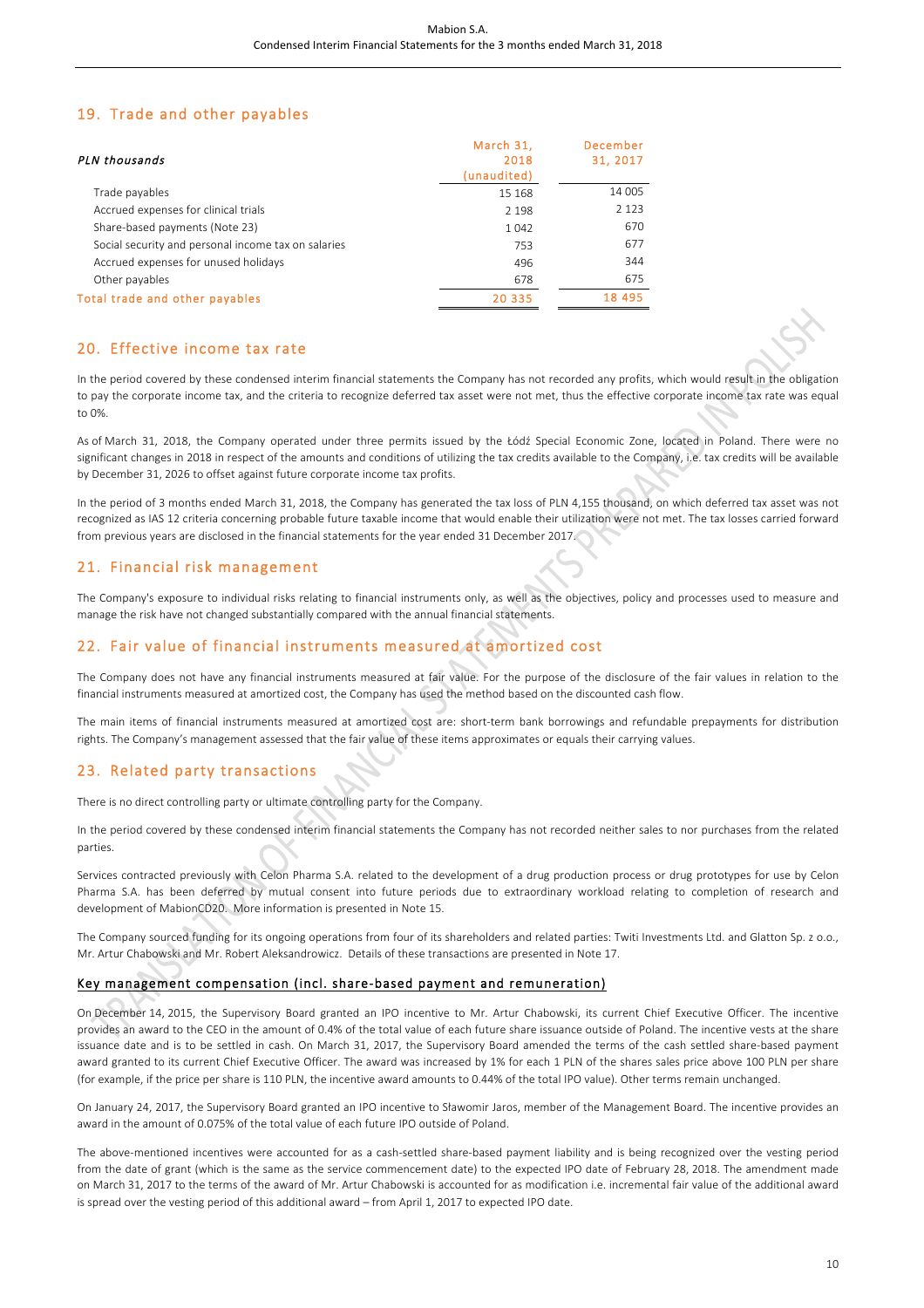According to management's estimates, the total cash expected to be obtained from the issuance of shares in an IPO amounts to PLN 213,1 million with the expected share sales price of USD equivalent of PLN 102.50.

The expected date of IPO outside of Poland is now postponed, subject to new shareholders' approval, whereas in previous periods the Company assumed that the IPO would be finalized by 31 October 2017. This change of assumptions was mainly due to successful private placement of P-series shares, which resulted in capital injection of PLN 174.8 million in April 2018 from the sales of 1,920,772 P-series shares at the price per share equal to PLN 91.00. Details of this transaction are presented in Note 26. On 23 May 2018 the Company's Supervisory Board granted to Mr. Artur Chabowski and Mr. Sławomir Jaros awards in connection with placement of P-series shares in the same amount as it was provided for in case of IPO outside of Poland. The awards have not been paid out by the date of these financial statements.

Total IPO value and the shares sales price (new shares only) was used to calculate the amount of the award. The value of the cash settled award estimated to be paid upon completion of the IPO has been discounted using a 12% discount rate (the discount rate reflects the risk the that total value of the IPO value may differ from the amount expected by management). The liability is re-measured at each reporting period taking into account the updated expectation of the total value of shares to be issued at the expected IPO date. As of March 31, 2018, and December 31, 2017, the Company has recognized PLN 1,041 thousand and PLN 670 thousand as a liability. Accordingly, the Company recognized PLN 371 thousand and PLN 423 thousand in the first quarter of 2018 and in the first quarter 2017, respectively, as other operating costs relating to share-based payments.

Presented below is the compensation for members of the Company's key management personnel and the Supervisory Board:

| PLN thousands                                                                      | <b>January 1, 2018</b><br>$-$ March 31, 2018 | $\Delta \omega$<br><b>January 1, 2017</b><br>$-$ March 31, 2017 |
|------------------------------------------------------------------------------------|----------------------------------------------|-----------------------------------------------------------------|
| Remuneration of the Supervisory Board Members                                      | 72                                           |                                                                 |
| Remuneration of the Management Board Members                                       | 159                                          | 159                                                             |
| Total short-term compensation                                                      | 231                                          | 170                                                             |
| Share-based payments                                                               | 371                                          | 462                                                             |
| Total compensation of key management personnel and the Supervisory<br><b>Board</b> | 602                                          | 532                                                             |
|                                                                                    |                                              |                                                                 |

#### 24. Contractual commitments

As of March 31, 2018, the Company did not have any contractual commitments for the acquisition of property, plant and equipment, intangible assets or development work.

#### 25. Contingent liabilities

The Company was not a party to any litigation, regulatory actions or arbitration which is expected by management to have a material adverse effect on the Company's financial position or operations and/or cash flow.

### 26. Events after the balance sheet date

On April 4, 2018, the Company received information, that the Company's application for co-funding of a project entitled "Expansion of the Research and Development Centre of Mabion S.A. - research on a new generation of drugs (the "Project") submitted in the course of competition 2.1/2/2017 to Measure 2.1: Support for investments in R&D infrastructure of enterprises of the Smart Growth Operational Programme 2014-2020 has been selected for co-funding. The total cost of the Project is estimated at PLN 172.88 million and the recommended value of co-funding is equal to the amount specified in the application, i.e. PLN 63.25 million.

On April 18, 2018 the Company's Extraordinary General Meeting of Shareholders ("EGM") approved an increase in the Company's capital from PLN 1,180,000 to PLN 1,372,077.20 through the issue of 1,920,772 P-series ordinary bearer shares with PLN 0.10 par value per share. The new shares were to be offered to Twiti Investments Ltd. in the private placement according to Article 431 § 2 point 1 of the Companies Code. EGM excluded the preemptive rights of the existing shareholders to all P-series shares. Sale price was set at PLN 91 per share.

On April 23, 2018, the Company addressed to Twiti an offer to subscribe to all of 1,920,772 P-series ordinary bearer shares in the private placement according to Article 431 § 2 point 1 of the Companies Code. Twiti accepted an offer to subscribe to P-series shares and on April 23, 2018 the Share Subscription Agreement was concluded, under which Twiti subscribed to 1,920,772 P-series ordinary bearer shares with PLN 0.10 par value per share (total sale price of P-series shares equaled PLN 174.8 million). Twiti paid full price of PLN 174.8 million on the same day. On 30 April 2018 the National Court Register registered the increase in the Company's share capital.

Mabion intends to use the net proceeds from the financing to cover the cost of the expansion of production capacity in Konstantynów Łódzki, Poland and costs and expenses related to the development and commercialization of Mabion CD20.

In connection with the postponed IPO outside of Poland, the Company incurred costs of legal advisory in the amount of PLN 2,731 thousand, which have been recognized in the Company's profits in 2017 and in the first 3 months of 2018 in full.

As of 31 March 2018, the Company has not accounted for any provision for transaction costs relating to issue of P-series shares (comprising costs of legal advisory and other professional advisors), due to the fact, that the EGM resolution necessary to issue new shares has been made after 31 March 2018 and all transaction costs were of a contingent nature and would have been avoided if the share issue was not made. The actual costs of issue of Pseries shares incurred in the second quarter of 2018 will be accounted for to reduce the reserve capital created from the share premium (surplus of the issue price over the par value of shares).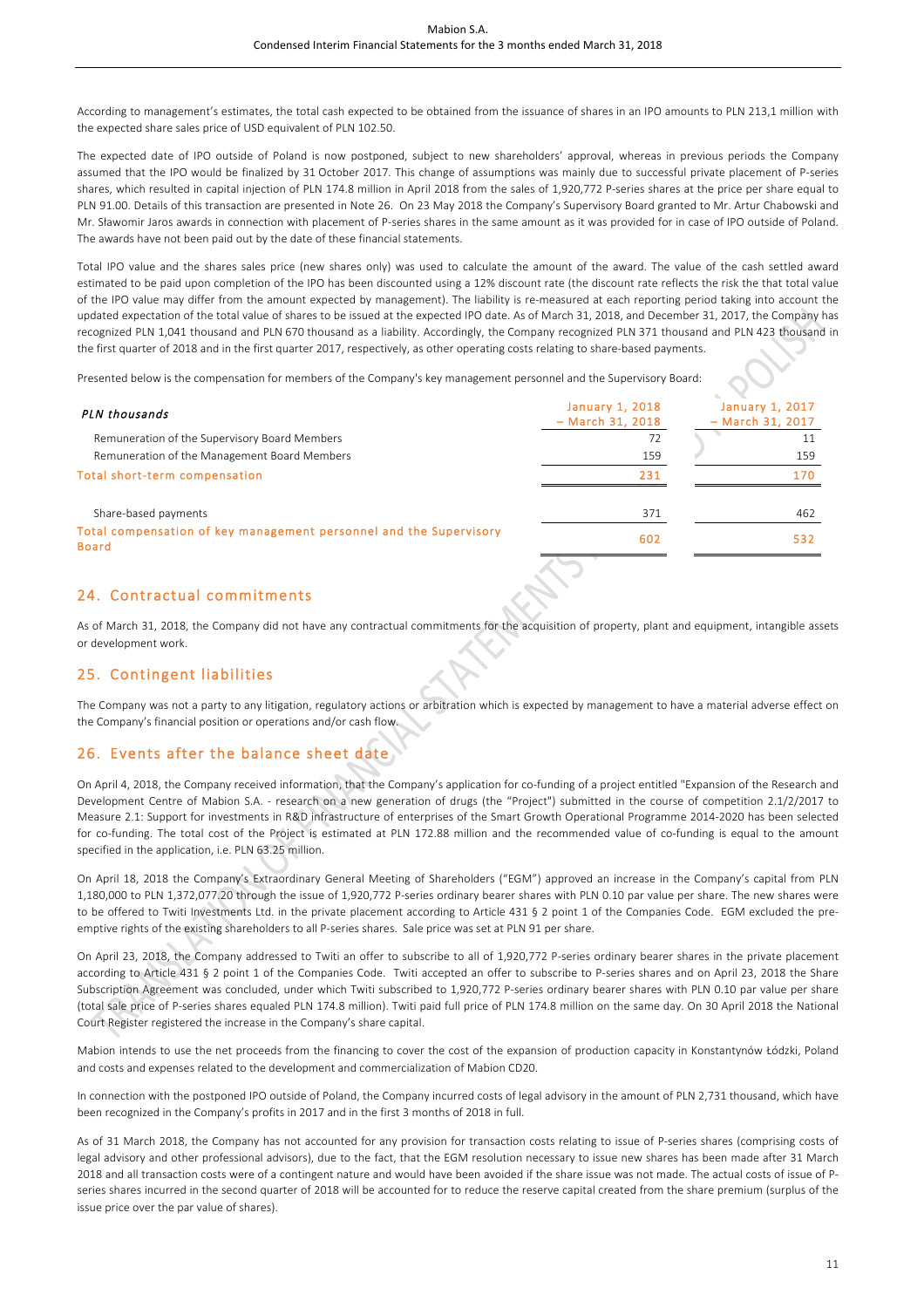# Management Board

Konstantynów Łódzki, 30<sup>th</sup> May 2018

Artur Chabowski President of the Management Board

Sławomir Jaros Member of the Management Board

Jarosław Walczak Member of the Management Board

manoeslep. lamta

Jolanta Baranowska Chief Accountant